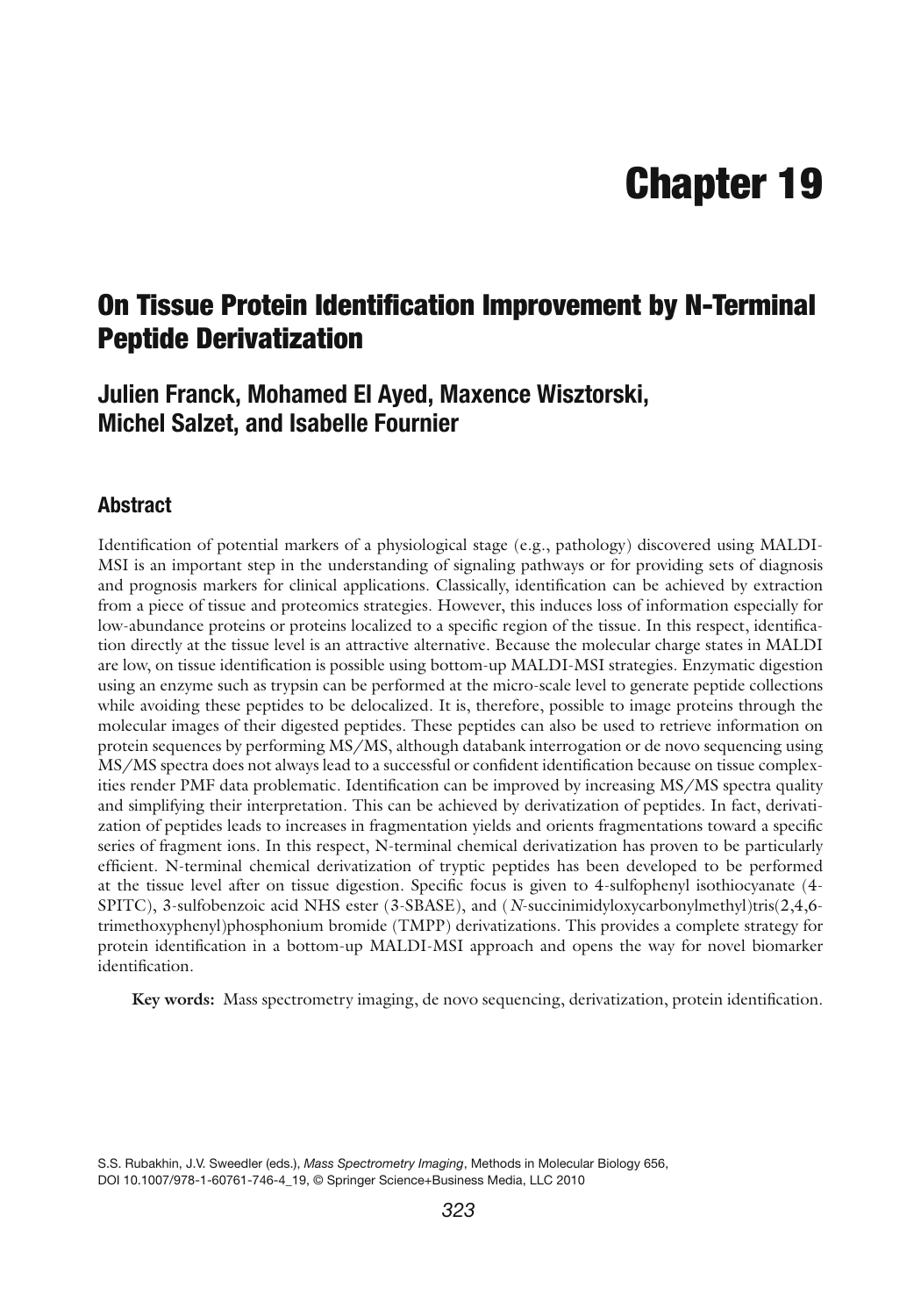## **1. Introduction**

MALDI-MSI has shown potential in the field of proteomics to study the distribution of proteins within tissue sections. Specifically, MALDI-MSI can be used to follow protein markers along physiological stages in order to provide information on signaling pathways. In some cases, MALDI-MSI is used to study the distribution of known proteins at different physiological stages. But often, MALDI-MSI leads to the discovery of molecular weight protein markers. In such cases, protein identification remains to be performed. Protein identification can be performed by classical proteomic strategies after extraction from the remaining tissue piece. However, the most straightforward strategy is to perform protein identification directly from the tissue section itself. As for classical proteomics, two approaches may be considered, namely "top-down" and "bottom-up" approaches. Topdown at the level of the tissue section is clearly the most direct way to protein identification since identification is performed directly by fragmentation into the gas phase of the intact molecule ions. Unfortunately, MALDI generates low charge stages, which make it not well-suited for most of the analyzers or ion activation methods. Therefore, MALDI-MSI "bottom-up" strategies were needed. Such strategies are less direct and require the optimization of enzymatic digestion at the tissue level (**Fig. [19.1](#page-2-0)**). On tissue digestions can be performed while maintaining localization of digested proteins using micro-spotting of the enzyme. A collection of digestion peptides are generated and protein localization can therefore be obtained indirectly by imaging digestion peptides.  $[M+H]^+$  peptide ions are then available for structural elucidation via MS/MS using classical activation methods such as collision-induced dissociation (CID) or infrared multiphoton dissociation (IRMP) or metastable decay. On tissue MS/MS performed after on tissue digestion is accessible although it must be noted that fragmentation yields appear lower when working on tissue sections. This could be explained by a lower internal energy of the parent ion by a higher relaxation of energy during the desorption process itself. This is especially true for MALDI-TOF systems that often lead to weak fragmentation especially in the higher *m*/*z* range of the MS/MS spectrum and also leads to different series of fragments creating incomplete sets of series only giving access to small sequence tags. Peptide sequencing can be difficult to establish owing to the multitude of fragment ions generated during MS/MS experiments, like immonium ions [\(1\)](#page-14-0), internal fragments, N-terminal ions [\(2,](#page-14-1) [3\)](#page-14-2), or C-terminal ions  $(4)$ .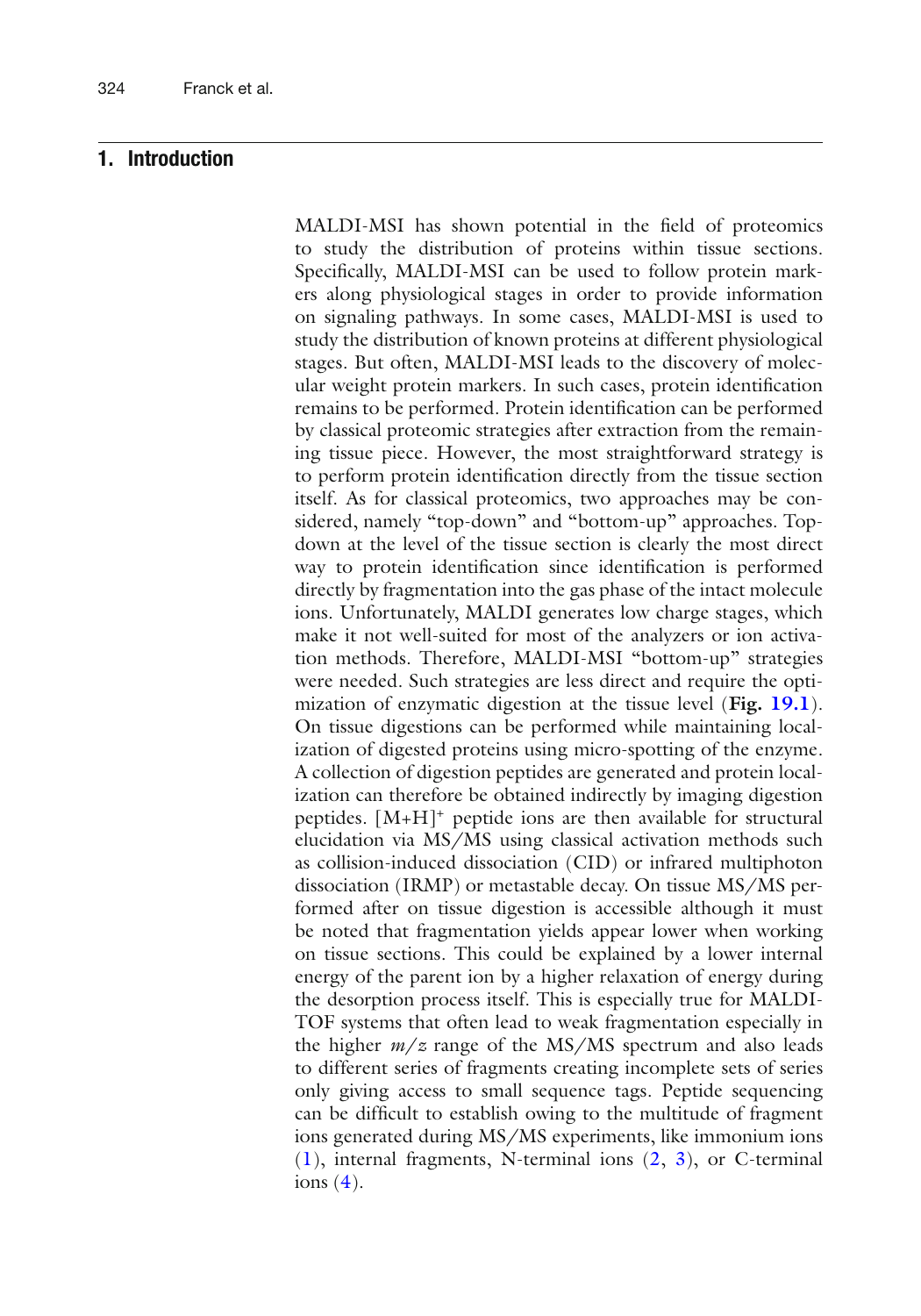

Fig. 19.1. Schematic workflow of MALDI-MSI "bottom-up" strategy used to perform protein identification.

<span id="page-2-0"></span>Under classical identification strategies efforts were given to simplify data interpretation by increasing fragmentation ion yield and orienting fragmentations toward a specific series of fragment ions. In this respect, derivatization at the C- or N-terminal part of peptides by addition of positive or negative charges has proved to be an efficient strategy [\(5\)](#page-14-4), especially for post-source decay (PSD) spectra. In general N-terminal modifications are easier to achieve because of the primary amine reactivity and have proved to be more efficient for fragmentations. Sulfonation at the N-terminal part of peptides seems especially advantageous when working on tryptic digestion peptides that are naturally positive at their C-termini. Keough and coworkers have shown a possible orientation of fragmentations toward the yi<sup>+</sup> series of fragment ions by addition of chlorosulfonylactetyl chloride [\(6,](#page-14-5) [7\)](#page-15-0)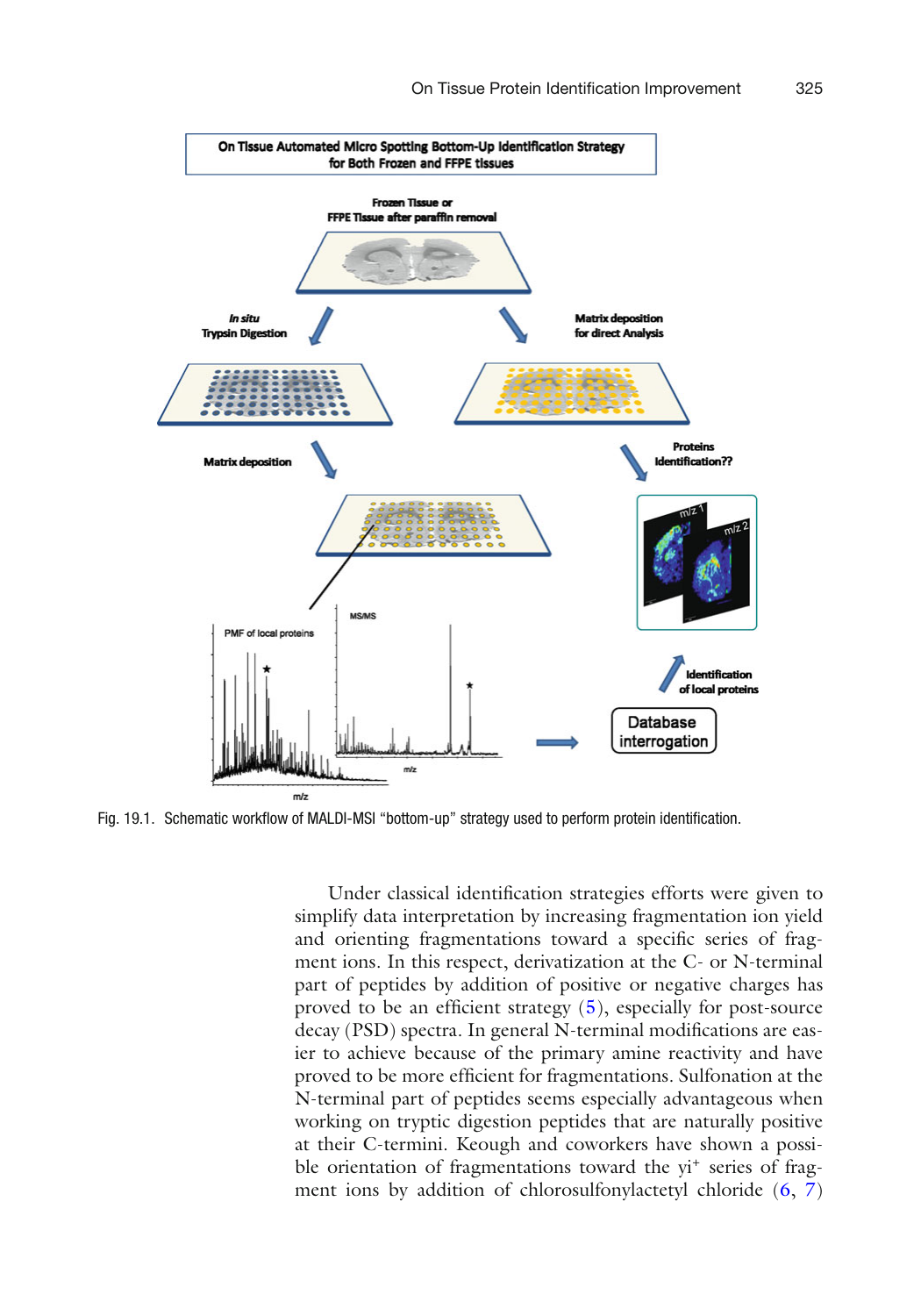or 2-sulfobenzoic acid cyclic anhydride [\(8\)](#page-15-1) at the N-terminal side of peptides. Fragmentation orientation greatly eases MS/MS spectra interpretation allowing for de novo sequencing to be performed [\(9\)](#page-15-2). This method was later on improved by using 3-sulfopropionic acid NHS ester as derivatization agents [\(10\)](#page-15-3) to allow the reaction to be performed in aqueous phase. Alternatively, derivatization for liquid chromatography [\(11\)](#page-15-4) and quantification with isotope coded  $(12)$  were proposed using derivative agents such as 4-sulfophenyl isothiocyanate [\(13–](#page-15-6)[15\)](#page-15-7). Such derivatizations are fast and easy, showing good reaction yields, although they often lead (according to the peptide sequence) to the loss of the derivative group as one of the fragmentation pathway lowering the benefits of derivatization. More recently, another water-compatible reagent, the 3-sulfobenzoic acid NHS ester, was introduced  $(16)$ . This sulfonation agent has the advantage not to lead to the loss of the derivative group consecutively resulting in the observation of a complete and unique y ion series. Alternatively, addition of a positively charged group at the N-terminal part of peptides using (*N*-succinimidyloxycarbonylmethyl)tris (2,4,6-trimethoxyphenyl)phosphonium bromide (TMPP) was successfully used for fragmentation orientation [\(17\)](#page-15-9). This derivatization has the advantage of being independent of the presence and/or position of basic amino acids (mainly arginine) in the peptide chain and leads to an orientation toward a<sub>i</sub><sup>+</sup> fragment ion series with the presence of a few  $b_i^+$ ,  $c_i^+$ , and  $d_i^+$ ions. TMPP is useful for peptide identification in bottom-up strategies.

Because MS/MS data interpretation from tissue sections is particularly complex, development of peptide derivatization is a good alternative to help protein identification. In fact, on tissue digestion leads to numerous digestion peptides that are not all belonging to the same protein and not separated. In this context, peptide mass fingerprint data interrogation is useless and only MS/MS data interrogation is used. This can render the identification difficult if MS/MS spectra do not contain enough information. Thereof, providing higher quality MS/MS spectra is important for easier and more confident identification of proteins from the tissue sections. Because derivatization of peptides increases fragmentation yields and above all channel fragmentation to specific pathways, protein identification is improved with MS/MS from on tissue experiments.

We describe here on tissue N-terminal chemical derivatization of peptides performed after on tissue enzymatic digestion. Since N-terminal derivatization has proven to be more efficient than the corresponding C-terminal reactions in solution, focus has been given to N-terminal chemical derivatizations. More specifically, among the tested derivatization approaches,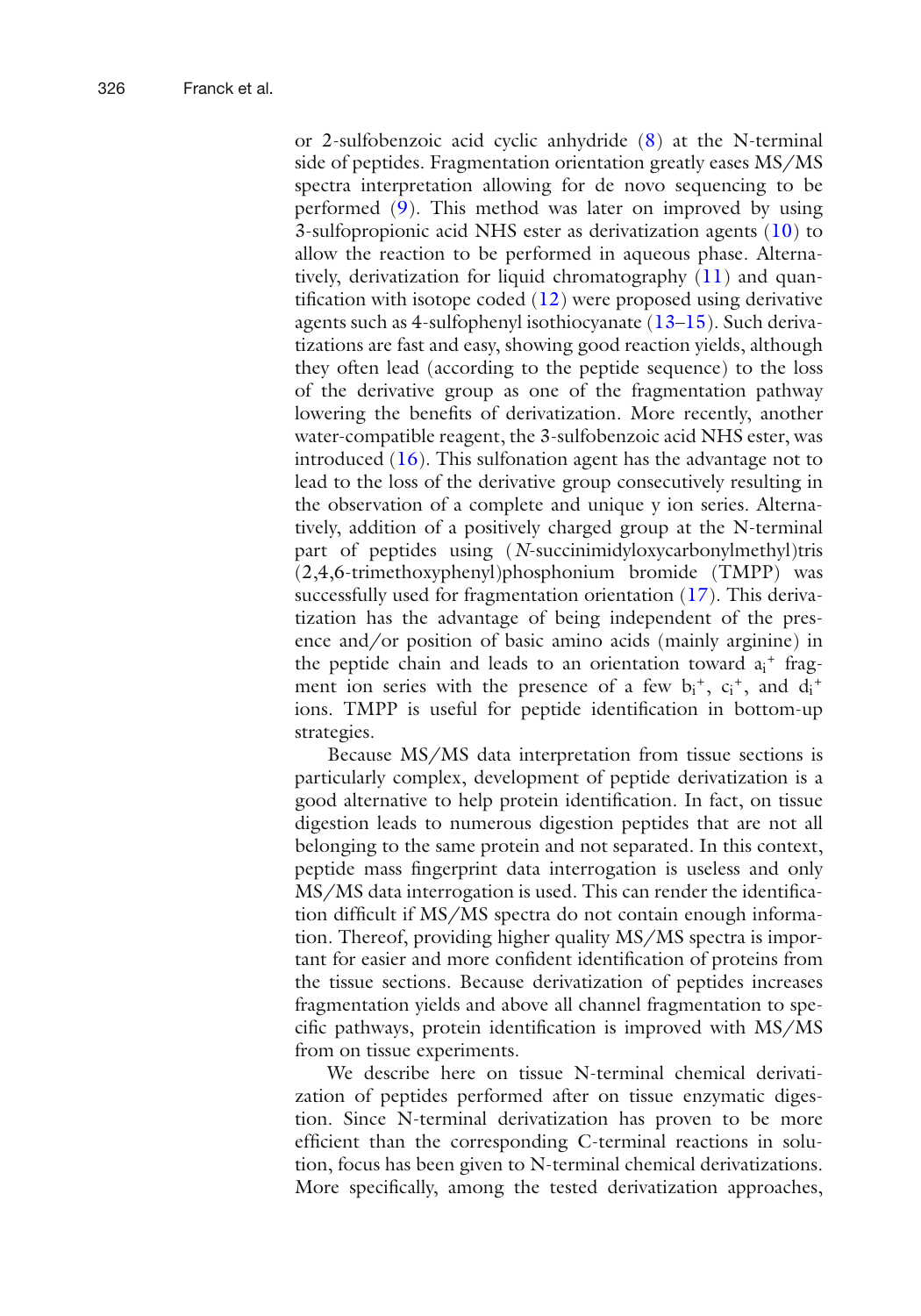three derivatization protocols appear more compatible and efficient when performed at the tissue level, namely 4-sulfophenyl isothiocyanate (4-SPITC), 3-sulfobenzoic acid NHS ester  $(3-\text{SBASE})$ , and  $(N-\text{S}\text{g}$ cinimidyloxycarbonylmethyl)tris $(2,4,6-\text{g})$ trimethoxyphenyl)phosphonium bromide (TMPP) [\(18\)](#page-15-10). These derivatives promote efficient charge-site-initiated cleavage of backbone amide bonds enabling selective detection of only a single series of fragment ions that contain either the original C-terminus of the peptide  $(y_i^+$  ions) for 4-SPITC and 3-SBASE or the N-terminus of the peptide (TMPP). All three derivatization reagents have been shown to ease identification by databank interrogation (increase in the identification scores) and with de novo sequencing. Often peptide sequences can also be manually obtained if desired. We also notice that TMPP derivatization is a bit easier to perform at a micro-scale level using a robot than 4-SPITC and 3-SBASE mainly because the room temperature reactions for TMPP enable molecular images to be performed after the derivatization step. However, molecular images after on tissue derivatization are rarely required, which makes all three derivatization approaches available for identification. We describe here procedures for on tissue digestion using trypsin as well as N-terminal chemical derivatization using 4-SPITC, 3-SBASE, and TMPP. For 4-SPITC and 3-SBASE global on tissue derivatization protocols are given whereas micro-spotted derivatization protocol is provided for TMPP.

## **2. Materials**

| 2.1. Preparation of<br><b>Frozen Tissue</b><br><b>Section</b> | 1. Optimal cutting temperature polymer, OCT.                                                                                                                      |  |  |  |  |
|---------------------------------------------------------------|-------------------------------------------------------------------------------------------------------------------------------------------------------------------|--|--|--|--|
|                                                               | 2. Indium tin oxide (ITO)-coated glass slides or other holders<br>compatible with mass spectrometry.                                                              |  |  |  |  |
|                                                               | 3. A cryomicrotome, Leica CM150S (Leica Microsystems,<br>Nanterre, France).                                                                                       |  |  |  |  |
|                                                               | 4. Ethanol 75% ( $-20^{\circ}$ C): 75 ml of absolute ethanol ( $\geq$ 99.8%)<br>and HPLC-grade water to 100 ml. Prepare fresh and store<br>at $-20$ °C.           |  |  |  |  |
|                                                               | 5. Ethanol 95% ( $-20^{\circ}$ C): 95 ml of absolute ethanol ( $\geq$ 99.8%)<br>and HPLC-grade water to 100 ml. Prepare fresh and store<br>at $-20^{\circ}$ C.    |  |  |  |  |
|                                                               | 6. Chloroform $(-20^{\circ}C)$ : 100 ml of chloroform $(\geq 99.9\%)$ .<br>Store at $-20^{\circ}$ C. Chloroform is harmful by inhalation, so<br>work in the hood. |  |  |  |  |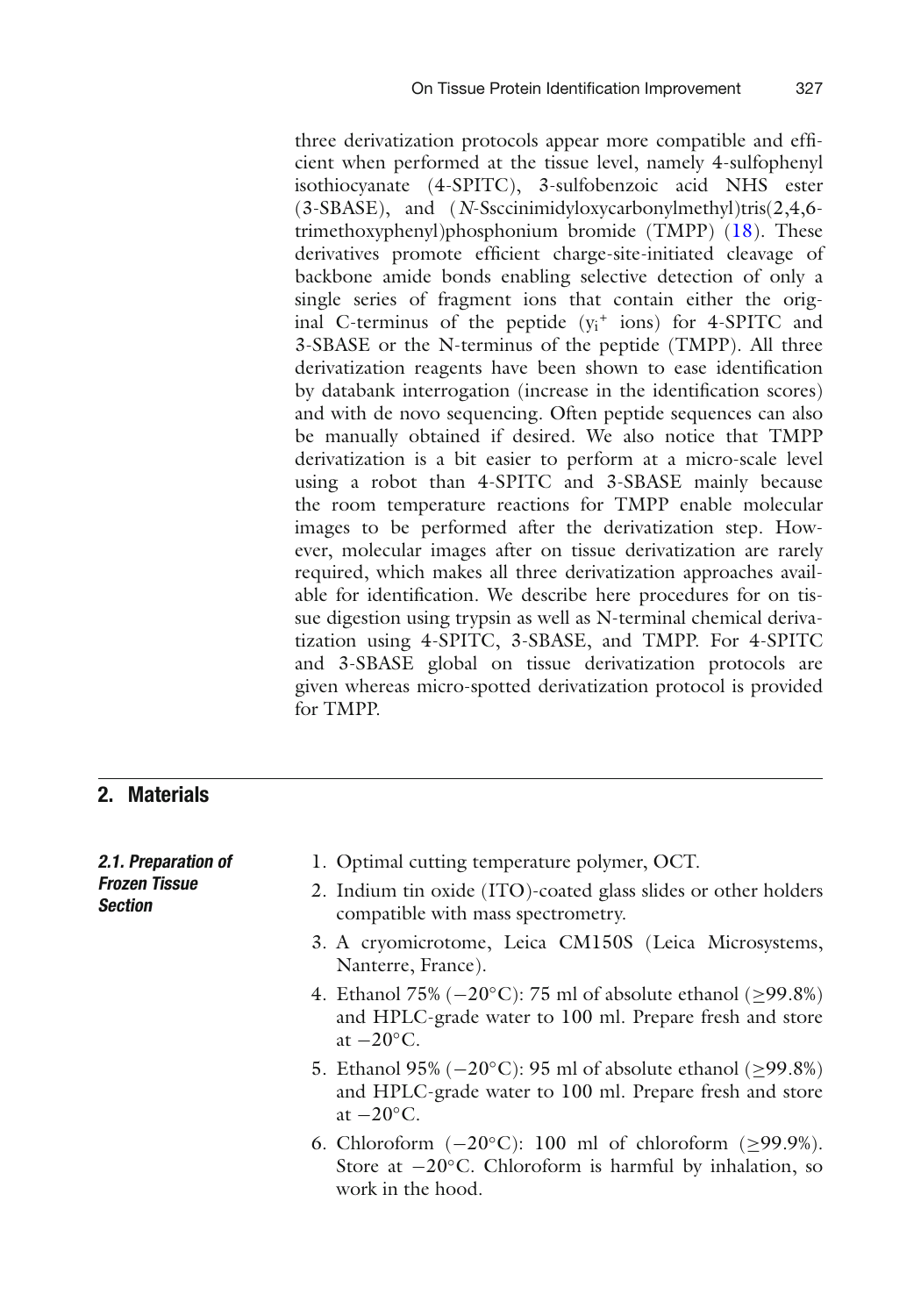| 2.2. In Situ Enzymatic<br><b>Digestion</b><br>2.2.1. Using           |                                                                                                                                                                         | 1. Trypsin, sequencing grade modified (Promega, Charbon-<br>nieres, France). Suspend in 20 mM NH <sub>4</sub> HCO <sub>3</sub> buffer at<br>$40 \mu g/ml$ (see Note 1).                                                           |  |  |  |
|----------------------------------------------------------------------|-------------------------------------------------------------------------------------------------------------------------------------------------------------------------|-----------------------------------------------------------------------------------------------------------------------------------------------------------------------------------------------------------------------------------|--|--|--|
| Micropipette                                                         | 2. Methanol 50%: 50 ml of absolute methanol completed with<br>water up to 100 ml. Prepare fresh. Methanol is toxic, so<br>work in the hood.                             |                                                                                                                                                                                                                                   |  |  |  |
| 2.2.2. Using a<br>Microspotter                                       | 1. Trypsin, sequencing grade modified (Promega, Charbon-<br>nieres, France). Suspend in 20 mM NH <sub>4</sub> HCO <sub>3</sub> buffer at<br>$40 \mu g/ml$ (see Note 1). |                                                                                                                                                                                                                                   |  |  |  |
|                                                                      | work in the hood.                                                                                                                                                       | 2. Methanol 50%: 50 ml of absolute methanol completed with<br>water up to 100 ml. Prepare fresh. Methanol is toxic, so                                                                                                            |  |  |  |
|                                                                      | Kyoto, Japan).                                                                                                                                                          | 3. Chemical Inkjet Printer CHIP-1000 (Shimadzu Biotech,                                                                                                                                                                           |  |  |  |
| 2.3. In Situ                                                         |                                                                                                                                                                         | 1. DMSO: 10 ml of dimethylsulfoxide.                                                                                                                                                                                              |  |  |  |
| <b>N-Terminal</b><br><b>Derivatization</b>                           | 2. 3-SBA: 1 g of 3-sulfobenzoic acid, purity: 98%. 3-SBA is<br>irritating to the respiratory system, so work in the hood.                                               |                                                                                                                                                                                                                                   |  |  |  |
| 2.3.1. Synthesis of<br>3-Sulfobenzoic Acid                           |                                                                                                                                                                         | 3. DCC: 1.38 g of N, N'-dicyclohexylcarbodiimide, purity 99%.<br>DCC is toxic, so work in the hood.                                                                                                                               |  |  |  |
| Succinimidyl Ester<br>$(3$ -SBASE)                                   |                                                                                                                                                                         | 4. NHS: 770 mg of N-hydroxysuccinimide, purity 98%.                                                                                                                                                                               |  |  |  |
|                                                                      | hood.                                                                                                                                                                   | 5. Cold acetone: 60 ml of acetone ( $\geq$ 99.9%), store at 4°C.<br>Vapors may cause drowsiness and dizziness, so work in the                                                                                                     |  |  |  |
| 2.3.2. On Tissue                                                     |                                                                                                                                                                         | 1. 20 mg/ml 4-SPITC in pure water.                                                                                                                                                                                                |  |  |  |
| N-Terminal<br>Derivatization with<br>4-SPITC                         | 2. 50% methanol: 50 ml of absolute methanol completed with<br>water up to 100 ml. Prepare fresh. Methanol is toxic, so<br>work in the hood.                             |                                                                                                                                                                                                                                   |  |  |  |
| 2.3.3. On Tissue                                                     |                                                                                                                                                                         | 1. 20 mg/ml 3-SBASE in pure water.                                                                                                                                                                                                |  |  |  |
| N-Terminal<br>Derivatization with<br>3-SBASE                         | work in the hood.                                                                                                                                                       | 2. 50% methanol: 50 ml of absolute methanol completed with<br>water up to 100 ml. Prepare fresh. Methanol is toxic, so                                                                                                            |  |  |  |
| 2.3.4. On Tissue<br>N-Terminal<br>Derivatization with<br><b>TMPP</b> |                                                                                                                                                                         | 1. TMPP: 1 mg/ml (N-succinimidyloxycarbonylmethyl)tris<br>(2,4,6-trimethoxyphenyl)phosphonium bromide, puriss.<br>p.a., for protein sequence analysis (by MALDI-MS),<br>$\geq$ 98.5% in acetonitrile/H <sub>2</sub> O (3:7, v/v). |  |  |  |
|                                                                      | 2. Solution                                                                                                                                                             | of<br>$\alpha$ acetonitrile/H <sub>2</sub> O/TEA (triethylamine)<br>$(30:69:1, v/v/v)$ . Prepare fresh (see Note 2).                                                                                                              |  |  |  |
|                                                                      | Kyoto, Japan).                                                                                                                                                          | 3. Chemical Inkjet Printer CHIP-1000 (Shimadzu Biotech,                                                                                                                                                                           |  |  |  |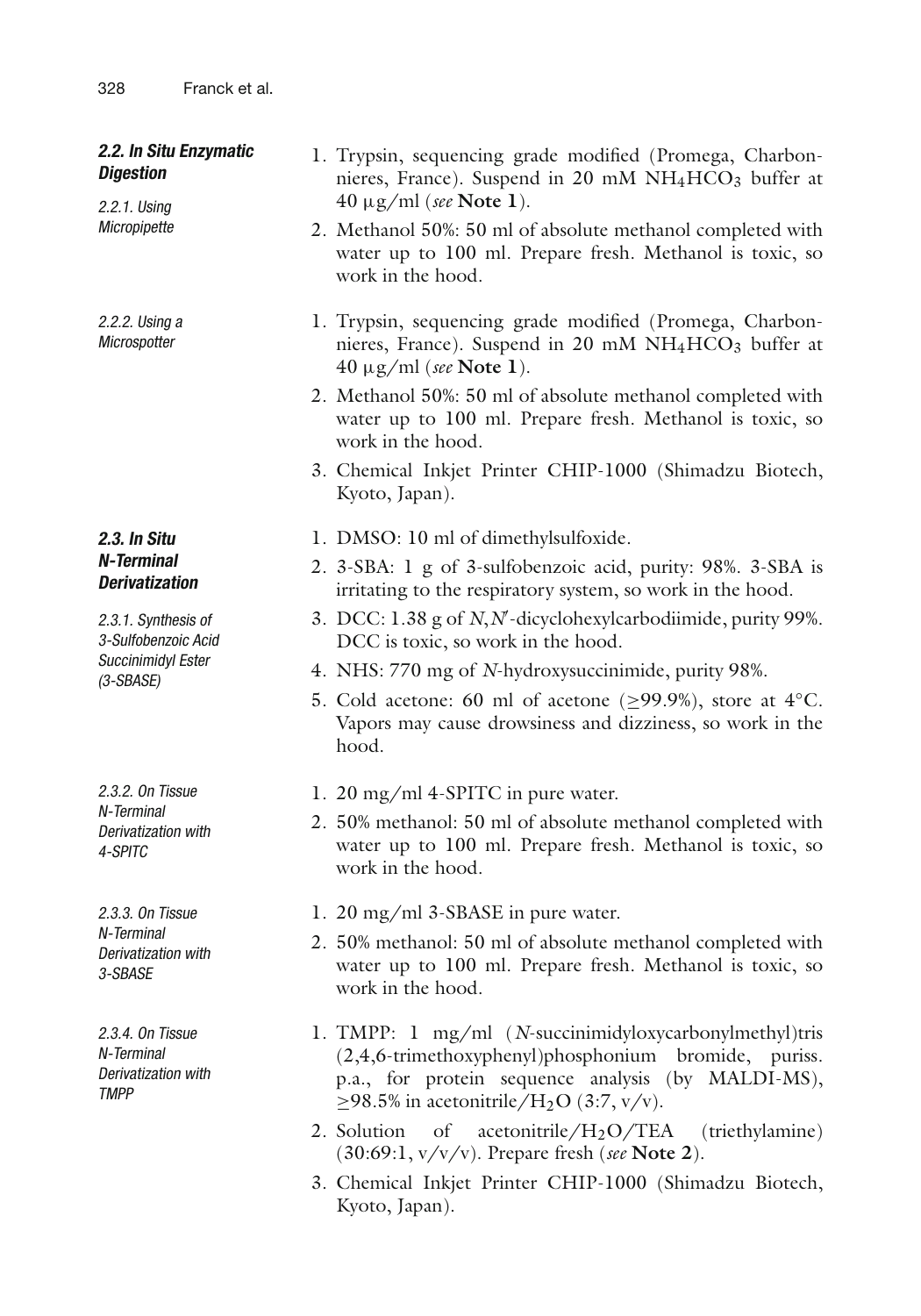HCCA/ANI solution: 1.5 equivalents of aniline (ANI) were

| <b>Deposition for</b><br><b>Peptide Analysis</b>                                             | added to a solution containing 20 mg/ml of $\alpha$ -cyano-4-<br>hydroxycinnamic acid (HCCA) in acetonitrile/aqueous 0.1%                                                                                                                                                                                                                      |  |  |  |  |
|----------------------------------------------------------------------------------------------|------------------------------------------------------------------------------------------------------------------------------------------------------------------------------------------------------------------------------------------------------------------------------------------------------------------------------------------------|--|--|--|--|
| 2.4.1. Using<br>Micropipette                                                                 | TFA $(6:4, v/v)$ (see Note 3). Aniline and TFA are toxic, so work<br>in the hood.                                                                                                                                                                                                                                                              |  |  |  |  |
| 2.4.2. Using a<br>Microspotter                                                               | 1. HCCA/ANI solution: 1.5 equivalents of aniline (ANI) were<br>added to a solution containing 20 mg/ml of $\alpha$ -cyano-<br>4-hydroxycinnamic acid (HCCA) in acetonitrile/aqueous<br>$0.1\%$ TFA (6:4, v/v) (see Note 3). Aniline and TFA are toxic,<br>so work in the hood.                                                                 |  |  |  |  |
|                                                                                              | 2. Chemical Inkjet Printer CHIP-1000 (Shimadzu Biotech,<br>Kyoto, Japan).                                                                                                                                                                                                                                                                      |  |  |  |  |
| <b>2.5. Mass</b><br><b>Spectrometry</b><br><b>Analysis</b><br>2.5.1. MALDI-MSI<br>Experiment | 1. Peptide calibration standard II (Bruker Daltonics, Wissem-<br>bourg, France): angiotensin II, angiotensin I, substance P,<br>bombesin, ACTH clip 1-17, ACTH clip 18-39, somato-<br>statin 28, bradykinin fragment 1-7, renin substrate tetrade-<br>capeptide porcine. Covered mass range: $\sim$ 700-3,200 Da.<br>Store at $-20^{\circ}$ C. |  |  |  |  |
|                                                                                              | 2. Ultraflex II TOF-TOF equipped with a Smartbeam laser and<br>all the Flex software suite (FlexControl, FlexAnalysis, and<br>FlexImaging) (Bruker Daltonics, Bremen, Germany).                                                                                                                                                                |  |  |  |  |
| 2.5.2. MS/MS Analysis                                                                        | 1. Ultraflex II TOF-TOF equipped with a Smartbeam laser and<br>all the Flex software suite (FlexControl, FlexAnalysis, and<br>FlexImaging) (Bruker Daltonics, Bremen, Germany).<br>2. Biotools (Bruker Daltonics, Bremen, Germany).                                                                                                            |  |  |  |  |
|                                                                                              |                                                                                                                                                                                                                                                                                                                                                |  |  |  |  |

## **3. Methods**

**2.4. Matrix**

In situ enzymatic digestion creates a library of peptides from the proteins present at that spot. These peptides can be fragmented using MS/MS; using this peptide fragmentation data and the appropriate database, the peptide can be identified. Using this information, the corresponding protein from which it came can be identified at the tissue level. This strategy can be performed at the scale of an entire tissue section, manually using micropipette deposition providing a fast and sensitive detection of peptides generated from protein digestion. However, this strategy does not provide information on the spatial distribution of the proteins in the tissue. Derivatization can also be performed at the microscale level and can be used to prevent migration/delocalization of compounds within the tissue, via an automatic device system such as automatic micro-spotting. Here, a protocol is described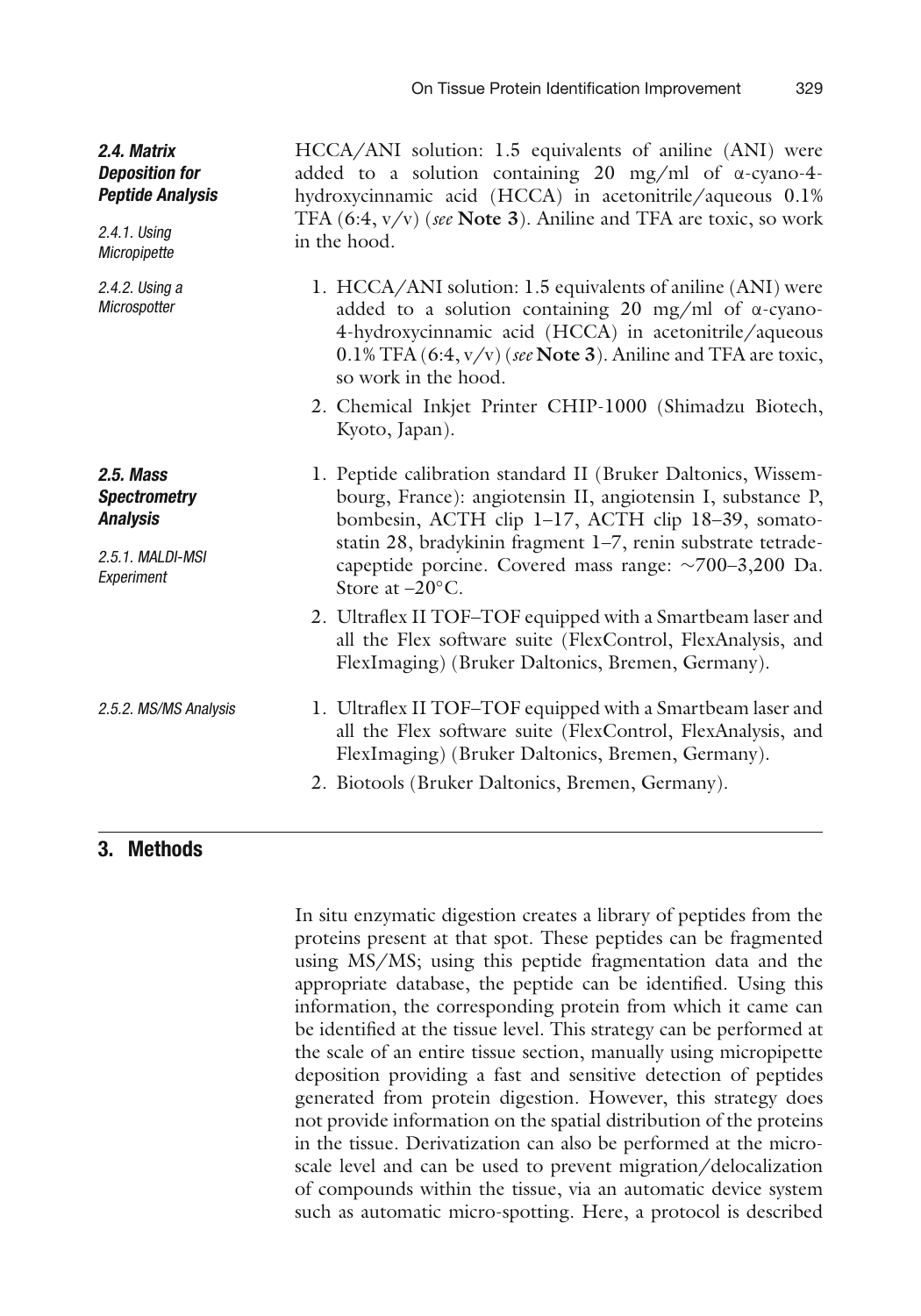for the automatic piezoelectric micro-spotting using the CHIP-1000 system. The micro-spotting device allows the deposition of the different reagents including trypsin and matrix solutions at the surface of the whole tissue sections or at a predefined location. Using this strategy of defined deposition, protein and peptides are not delocalized, thus providing the opportunity for imaging peptides after the derivatization step.

**Figure [19.1](#page-2-0)** presents the global workflow for on tissue protein identification in a bottom-up strategy including chemical derivatization at a micro-scale level. The peptides that are characterized can be submitted to databank interrogation after MS/MS experiments to retrieve the protein identification. However, databank identification is not always successful nor does it provide highly confident assignments. To improve protein identification, N-terminal derivatization is used to facilitate peptide fragmentations toward a specific series of fragment ions. It is thereof possible to increase the information content of the resulting MS/MS spectra. 4-SPITC and 3-SBASE derivatizations use sulfonic acid reagents and provide complete  $y_i^+$  series of ions for a peptide, ideally without missing cleavages. We notice that for 4-SPITC, loss of the 4-SPITC group is often observed as one fragmentation pathway in the MS/MS spectra, and this can slightly reduce the resulting MS/MS spectral quality. In addition, spots (i.e., missing cleavages) in the yi <sup>+</sup> series will be observed if a basic amino acid is present in the peptide sequence. For these reasons, care must be taken with on tissue enzymatic digestion. Because of the higher optimum reaction temperatures (35–60◦C), 4-SPTIC and 3-SBASE are a bit more difficult to use than TMPP for micro-spotting.

**Figure [19.2](#page-8-0)** shows an example of 3-SBASE derivatization obtained from a rat brain tissue section. After interrogation of the database with a search algorithm like MASCOT, the score achieved is at least twofold better than the score obtained for the unmodified peptides as shown in **Table [19.1](#page-9-0)**. **Figure [19.3](#page-10-0)** presents TMPP derivatizations used in this micro-spotting strategy. Using MS/MS, the derivatized peptides provide an abundant series of a+ ions. As shown in **Fig. [19.3](#page-10-0)**, this reagent is easily compatible with MALDI imaging.

- 1. 10-μm thick tissue sections are obtained from snap-frozen tissue using a cryomicrotome at –20◦C. The tissue is placed in the cryomicrotome ∼15 min prior to sectioning. If the tissue temperature is too low, tissue sections can pleat and crack. If the temperature is too high, tissue sections will roll up.
- 2. The tissue sections are then applied onto ITO-coated conductive glass slides and placed in a desiccator under vacuum for a minimum of 30 min to dry out the tissue sections.

**3.1. Preparation of Frozen Tissue Section**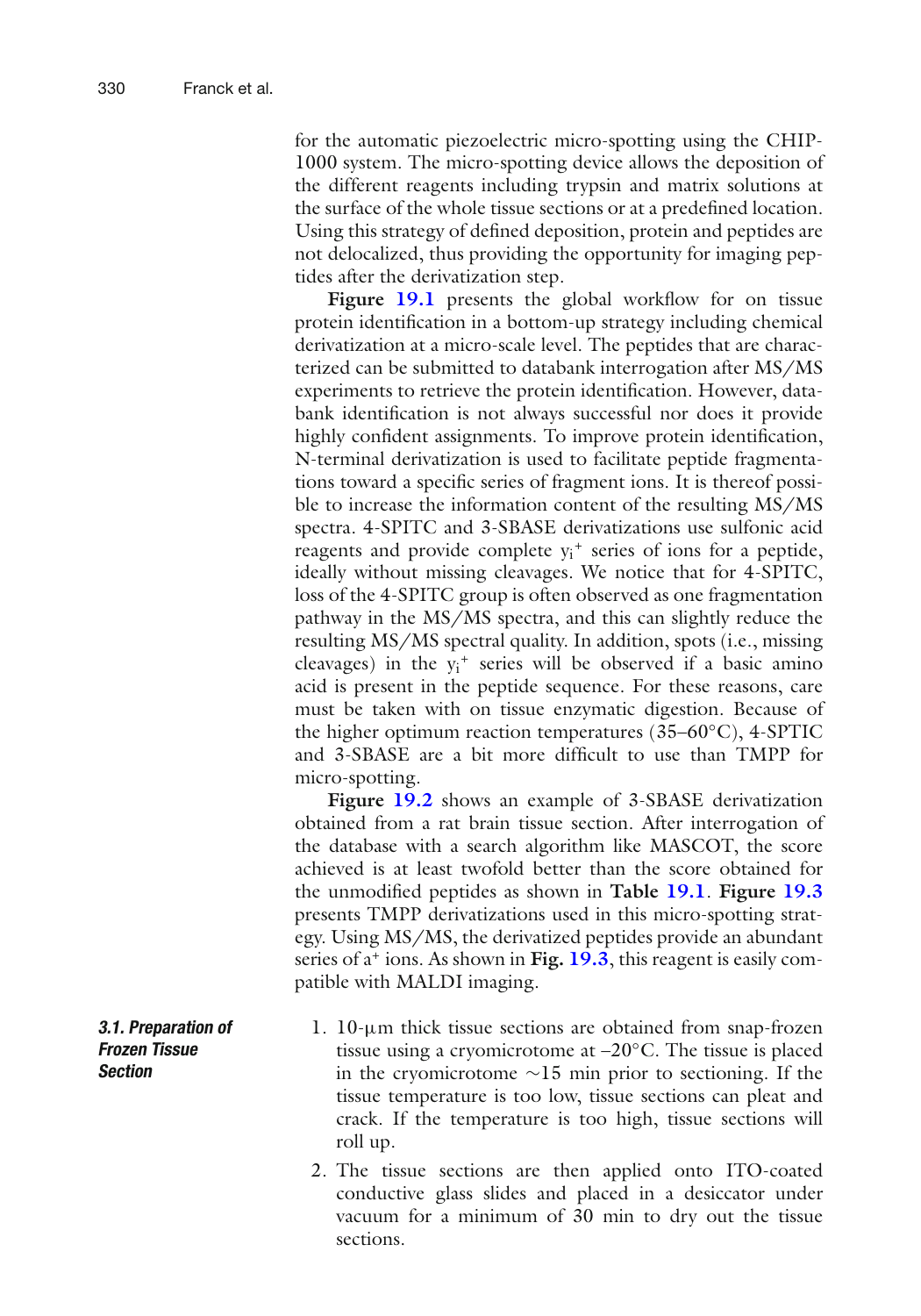

Fig. 19.2. (**a–b**) MALDI-MS spectra recorded on a rat brain tissue section after on tissue trypsin digestion (**a**) and on a tissue with trypsin digestion followed by derivatization with 3-SBA (**b**). (**c–d**) MALDI-MS/MS spectra of one of the peptides generated from digest (m/<sup>z</sup> 1,339.3) (**c**) and the same peptide after derivatization with 3-SBA (m/<sup>z</sup> 1,523.7) (**d**).

- <span id="page-8-0"></span>3. The tissue is fixed. The slide is immersed softly in an ice-cold 75% ethanol bath for 30 s and dried in the vacuum desiccator. After complete drying, the sample is dipped into cold 95% ethanol for 30 s and then dried completely with the vacuum desiccator. This important step removes salts contained in the tissue and prevents sample degradation by dehydration.
- 4. The lipids are removed. The sample is washed by immersion of the tissue section in a chloroform bath for 30 s to remove abundant phospholipids; these lipids lead to highly abundant signals in the 500–1,500 mass range hampering the observation of peptide signals, generating ionization suppression effects and poor matrix crystallization efficiency (*see* **Note 4**).

| 1. Use a tissue section after washing step (step 4 of 3.1). Whole   |
|---------------------------------------------------------------------|
| tissue section is covered by the solution of trypsin using a        |
| micropipette. $10 \mu l/cm^2$ is used (according to the tissue sec- |
| tion size).                                                         |
|                                                                     |

- 2. Tissue sections are then incubated for 2 h at 37◦C in an atmosphere saturated with MeOH/H<sub>2</sub>O (1:1,  $v/v$ ).
- 3. The slide is placed in the vacuum desiccator to completely dry out the tissue prior to matrix deposition.
- 1. Microspotter like the chemical Inkjet Printer, CHIP-1000, can be used. CHIP-1000 is a piezoelectric solvent delivery

**Digestion**

3.2.1. Using <sup>a</sup> **Micropipette** 

**3.2. In Situ Enzymatic**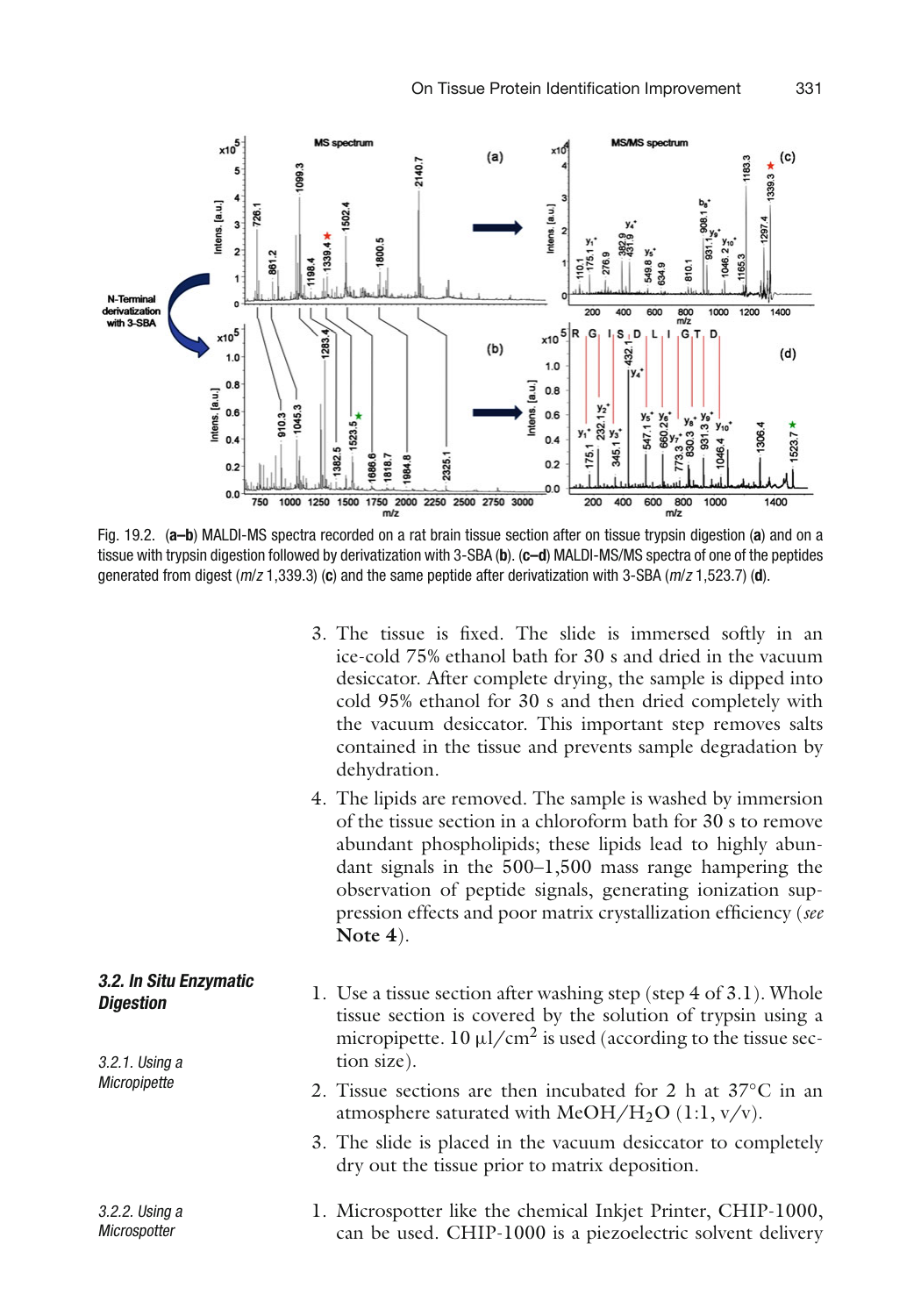## **Table 19.1**

**Comparison of identification scores as found from MASCOT interrogation using Swiss-Prot database and R. norvegicus taxonomy for four peptides before and after automated derivatization with 3-SBASE**

<span id="page-9-0"></span>

|                                                   | mlz<br>observed | m/z<br>expected | lon<br>score | <b>Rank</b>    | <b>Delta</b> | <b>Expect</b>         | <b>Sequence</b>                                                     |
|---------------------------------------------------|-----------------|-----------------|--------------|----------------|--------------|-----------------------|---------------------------------------------------------------------|
| Peptide                                           | 643.35          | 642.32          | NI           | NI             | NI           | NI                    | RPSQR myelin<br>basic protein                                       |
| Peptide +<br>derivati-<br>zation (3-<br>SBASE)    | 827.9           |                 | 46           | $\bf{l}$       | $-0.0314$    | 0.0064                |                                                                     |
| Peptide                                           | 726.23          | 725.22          | 28           | $\overline{2}$ | $-0.1765$    | 0.044                 | <b>HGFLPR</b><br>myelin<br>basic<br>protein                         |
| Peptide +<br>derivati-<br>zation (3-<br>SBASE)    | 910.1           |                 | 30           | $\mathbf l$    | $-0.3046$    | 0.029                 |                                                                     |
| Peptide                                           | 1,339.24        | 1,339.71        | 42           | $\mathbf l$    | $-0.4706$    | 0.0015                | <b>HRDTGILDS</b><br><b>IGR</b><br>myelin<br>basic protein           |
| Peptide +<br>derivati-<br>zation (3-<br>SBASE)    | 1,523.7         |                 | 93           | $\mathbf{I}$   | $-0.277$     | $9.6 \times 10^{-19}$ |                                                                     |
| Peptide                                           | 1,701.92        | 1,701.91        | 57           |                | 0.0162       | $6.2 \times 10^{-5}$  | <b>AVFVDLEPTV</b><br><b>IDEVR</b> tubu-<br>alpha-1A<br>lin<br>chain |
| Peptide +<br>derivati-<br>zation $(3 -$<br>SBASE) |                 |                 | 142          |                | $-0.0058$    | $1.1 \times 10^{-12}$ |                                                                     |

system, able to deliver picoliter volumes of reagents at defined locations of a surface. The instrument is equipped with an onboard scanning device for imaging the area of interest and thus precisely define and select the print location. An array of micro-spots covering a specific area or the entire tissue section can be defined. Spots of 150 μm in diameter are generated. Micro-spots are spaced by 250 μm.

2. The slide is then loaded in the microspotter and scanned to precisely define the array to be printed with trypsin enzyme. Selection of the whole tissue section, one location, or several locations is possible.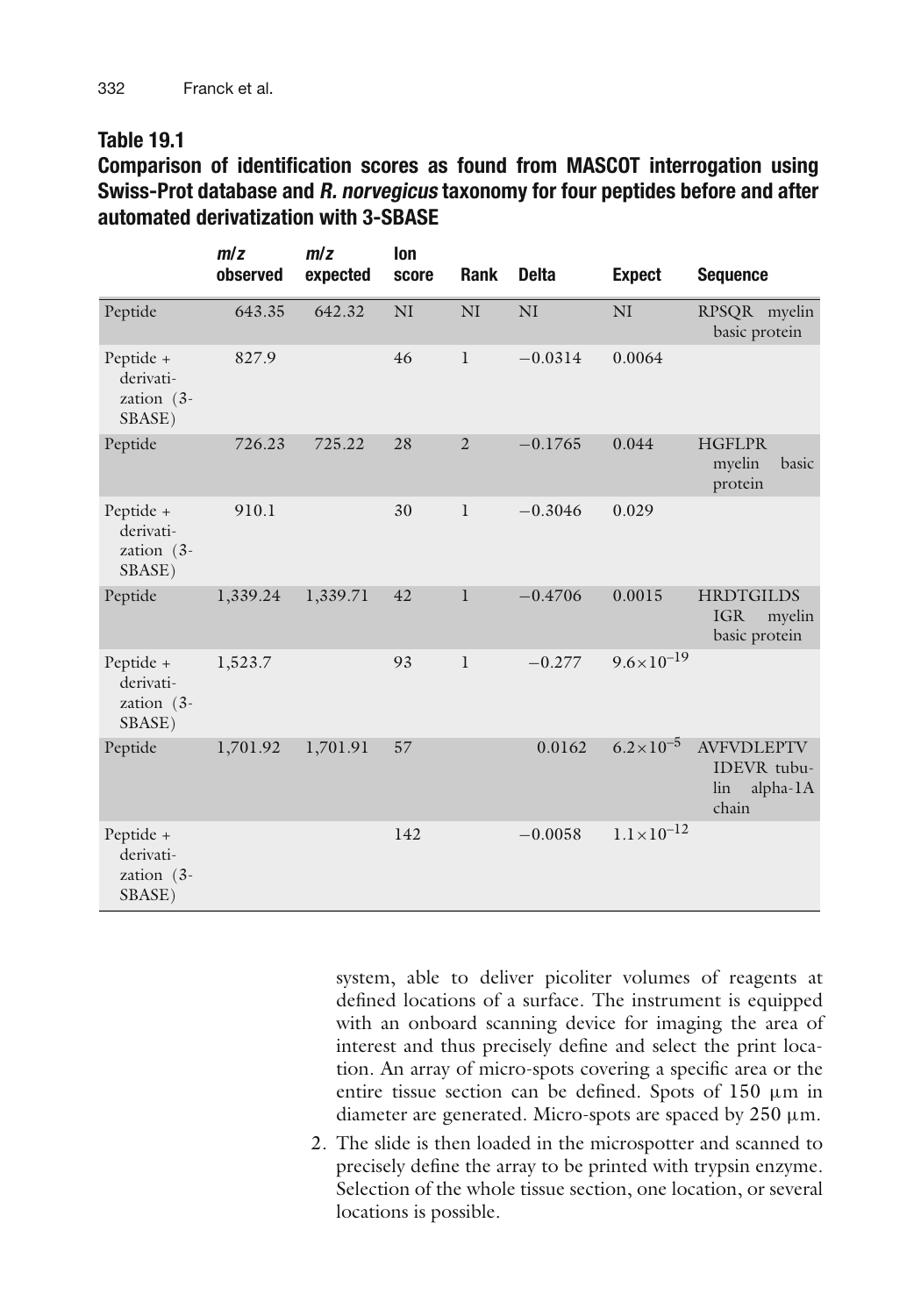

Fig. 19.3. (**a–b**) MALDI-MS spectra recorded after (**a**) enzymatic digestion followed by TMPP derivatization and (**b**) enzymatic digestion. (**c**) Images of the digestion peptide at <sup>m</sup>/<sup>z</sup> 726 and its corresponding TMPP derivative at <sup>m</sup>/<sup>z</sup> 1,299 showing an identical distribution for both ions. (**d–e**) MALDI-MS/MS spectra recorded from a rat brain tissue section in the same area after (**d**) on tissue trypsin digestion (**e**) and on tissue trypsin digestion followed by TMPP derivatization. (**f)** Identification results from the databank using Rattus norvegicus taxonomy.

- <span id="page-10-0"></span>3. A total of 20 nl of trypsin solution is applied on each spot. This is obtained by dropping off five droplets of approximately 100 pl of solution at each spot per cycle. 40 iterations are thus necessary to obtain the final volume.
- 4. Tissue sections are then incubated at 37◦C for 2 h in a  $MeOH/H<sub>2</sub>O (1:1, v/v)$  saturated atmosphere.
- 5. After incubation, the slide is placed in the vacuum desiccator for complete drying of the tissue section prior to matrix deposition.
- 1. Whole tissue trypsin digestions are performed by applying 10 μl/cm<sup>2</sup> (according to the tissue section size) of trypsin solution using a micropipette at the surface of the section.
- 2. Tissue sections are then incubated for 2 h at 37◦C in  $MeOH/H<sub>2</sub>O (1:1, v/v)$  saturated atmosphere.
- 3. The slide is placed in the vacuum desiccator to let the tissue dry completely prior to 4-SPITC deposition.

#### **3.3. In Situ N-Terminal Derivatization**

3.3.1. On Tissue N-Terminal Derivatization with 4-SPITC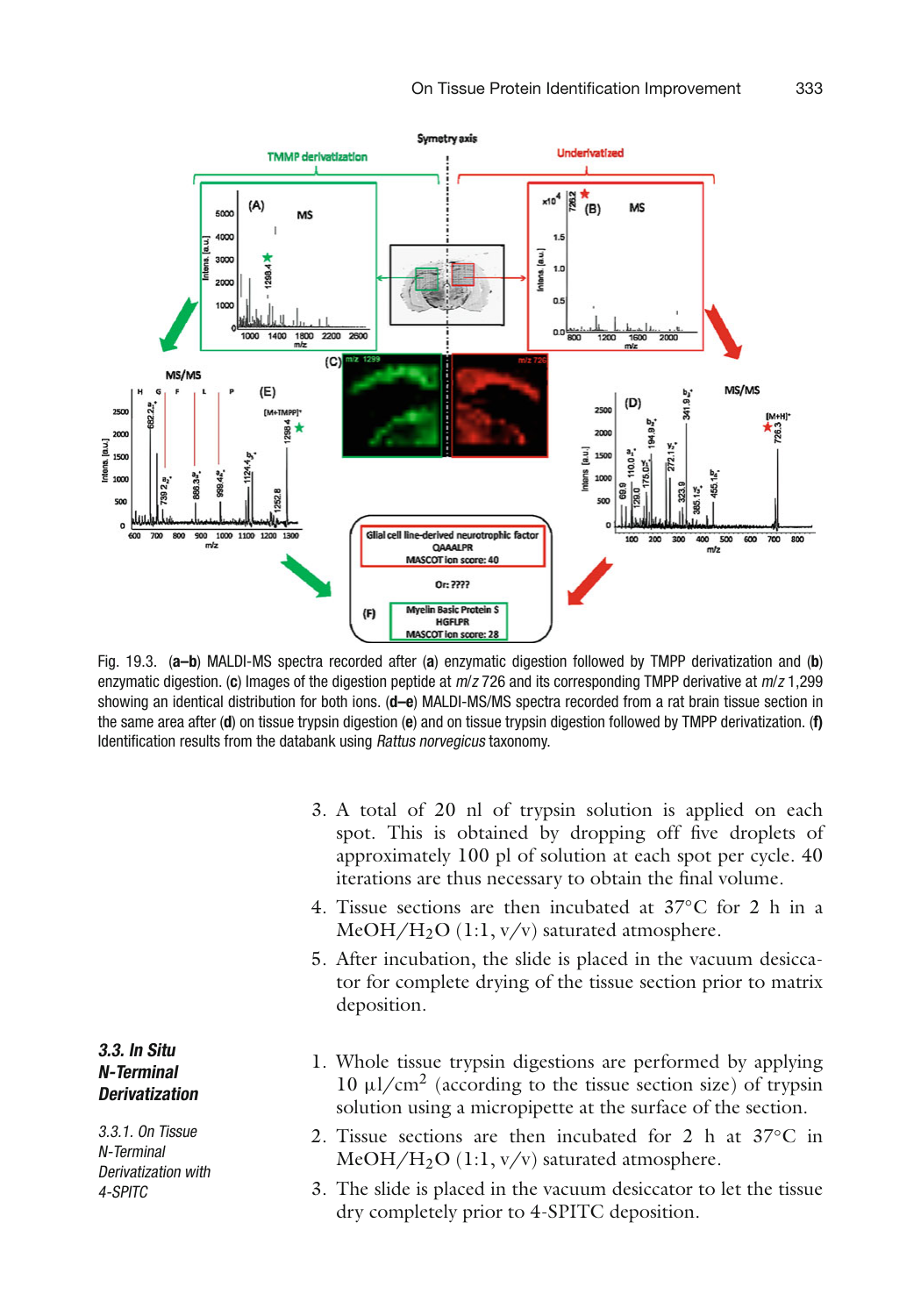- 4. Manual derivatization is performed by applying the solution of 4-SPITC in pure water. In fact, no buffer is required since  $NH<sub>4</sub>HCO<sub>3</sub>$  is still present on the tissue after trypsin deposition (*see* step 1). Volume of solution is adjusted according to the size of the tissue section or the size of the area to be studied within a tissue section ( $\sim$ 10 μl/cm<sup>2</sup>).
- 5. Tissue sections are then incubated for 1 h at 55◦C in  $MeOH/H<sub>2</sub>O (1:1, v/v)$  saturated atmosphere.
- 6. *Optional step*: The tissue can be washed with cold 95% EtOH for 20 s to remove salts from buffer solutions to avoid signal loss due to poor ionization of derivate peptides. This procedure must be performed carefully to avoid peptide losses. Thus, washing steps in cold 95% EtOH must not exceed 20 s.
- 7. Place the slide in the vacuum desiccator for complete drying prior to matrix deposition.
- 1. 1.0 g of 3-SBA is completely dissolved in 10 ml of DMSO.
- 2. 1.5 molar excess of NHS is then added to the solution up to complete dissolution.
- 3. 1.5 molar excess of DCC is then added to the solution up to complete dissolution.
- 4. The mixture is stirred overnight at room temperature.
- 5. The precipitated dicyclohexylurea (DCU), a side product of the reaction, is filtered and discarded.
- 6. After filtration, 60 ml of cold acetone (4◦C) is slowly added to precipitate 3-SBASE.
- 7. The product is then washed four times with cold acetone and dried under vacuum.
- 1. Whole tissue trypsin digestions are performed by applying 10  $\mu$ l/cm<sup>2</sup> (according to the tissue section size) of trypsin solution using a micropipette at the surface of the section.
- 2. Tissue sections are then incubated for 2 h at 37◦C in  $MeOH/H<sub>2</sub>O (1:1, v/v)$  saturated atmosphere.
- 3. The slide is placed in the vacuum desiccator to let the tissue dry completely prior to 3-SBASE deposition.
- 4. Manual derivatization is performed by applying the solution of 3-SBASE in pure water. In fact, no buffer is required since  $NH<sub>4</sub>HCO<sub>3</sub>$  is still present on the tissue after trypsin deposition (*see* step 1). Volume of solution is adjusted according to the size of the tissue section or the size of the area to be studied within a tissue section ( $\sim$ 10 μl/cm<sup>2</sup>).
- 5. Tissue sections are then incubated for 1 h at 37°C in  $MeOH/H<sub>2</sub>O (1:1, v/v)$  saturated atmosphere.

3.3.2. Synthesis of 3-Sulfobenzoic Acid Succinimidyl Ester (3-SBASE)

3.3.3. On Tissue N-Terminal Derivatization with 3-SBASE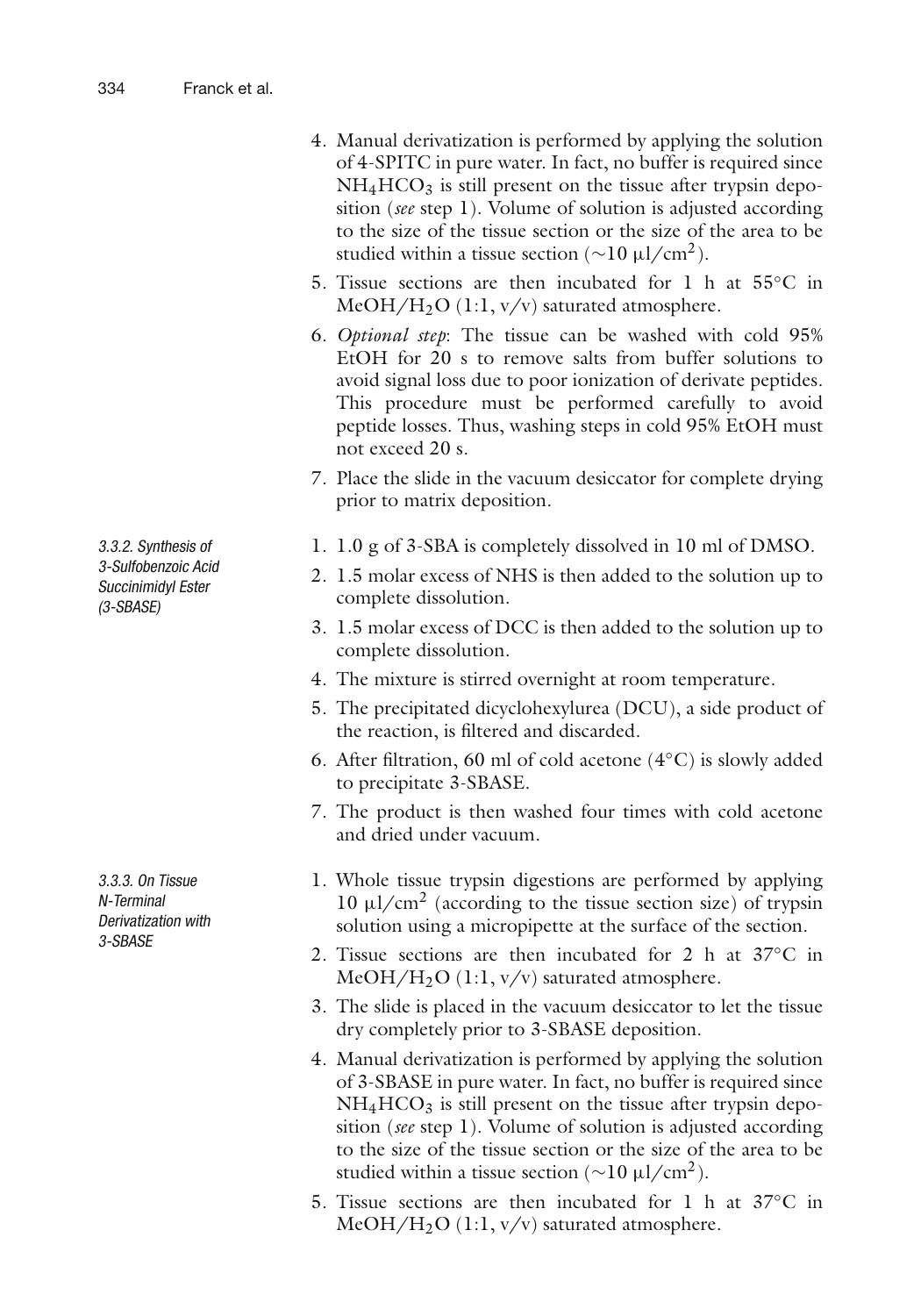- 6. *Optional step*: The tissue can be washed with cold 95% EtOH for 20 s to remove salts from buffer solutions to avoid signal loss due to poor ionization of derivate peptides. This procedure must be performed carefully to avoid peptide losses. Thus, washing steps in cold 95% EtOH must not exceed 20 s.
- 7. Place the slide in the vacuum desiccator for complete drying prior to matrix deposition.
- 1. TMPP is deposited by micro-spotting using the piezoelectric device (CHIP-1000). The derivatization must follow the same array as the trypsin one. For trypsin digestion follow the procedure . The automated micro-spotting is performed either following the global scheme of the array or by dividing the total array into smaller areas of  $10 \times 10$  spots which will each be printed one after the other to increase the yield of the derivatization reaction.
- 2. 10 nl of a solution of TMPP is applied at each spot. Five droplets of approximately 100 pl are deposited at each spot per cycle. 20 iterations are thus necessary to obtain the final volume on each spot.
- 3. 20 nl of a solution of  $ACN/H_2O/TEA$  is then spotted allowing reaction of derivatization and preventing the use of buffers like  $NH<sub>4</sub>HCO<sub>3</sub>$  which could induce poor ionization of derivate peptides (*see* **Note 2**). Five droplets of approximately 100 pl are deposited at each spot per cycle. 40 iterations are thus necessary to obtain the final volume on each spot.
- 4. The slide is then placed in the vacuum desiccator for complete drying of the tissue section prior to matrix deposition.
- 1. Whole tissue matrix deposition is performed by applying a solution of HCCA/ANI using a micropipette (~10–20 μl according to the surface to cover). Careful attention must be drawn on this step to avoid touching the tissue with the micropipette tip and not induce tissue damages.
- 2. Check matrix coverage using an optical microscope (*see* **Note 5**).
- 3. Perform a rapid MS analysis of one spot to check that a sufficient amount of matrix is deposited.
- 1. On each defined spot, 20 nl of HCCA/ANI solution is applied. Five droplets of 100 pl are deposited at each spot per cycle, then 20 iterations are necessary to obtain the total volume.
- 2. Check matrix coverage using an optical microscope (*see* **Note 5**).

3.3.4. On Tissue N-Terminal Derivatization with TMPP

**3.4. Matrix Deposition for Peptide Analyses**

3.4.1. Using <sup>a</sup> **Micropipette** 

3.4.2. Using <sup>a</sup> **Microspotter**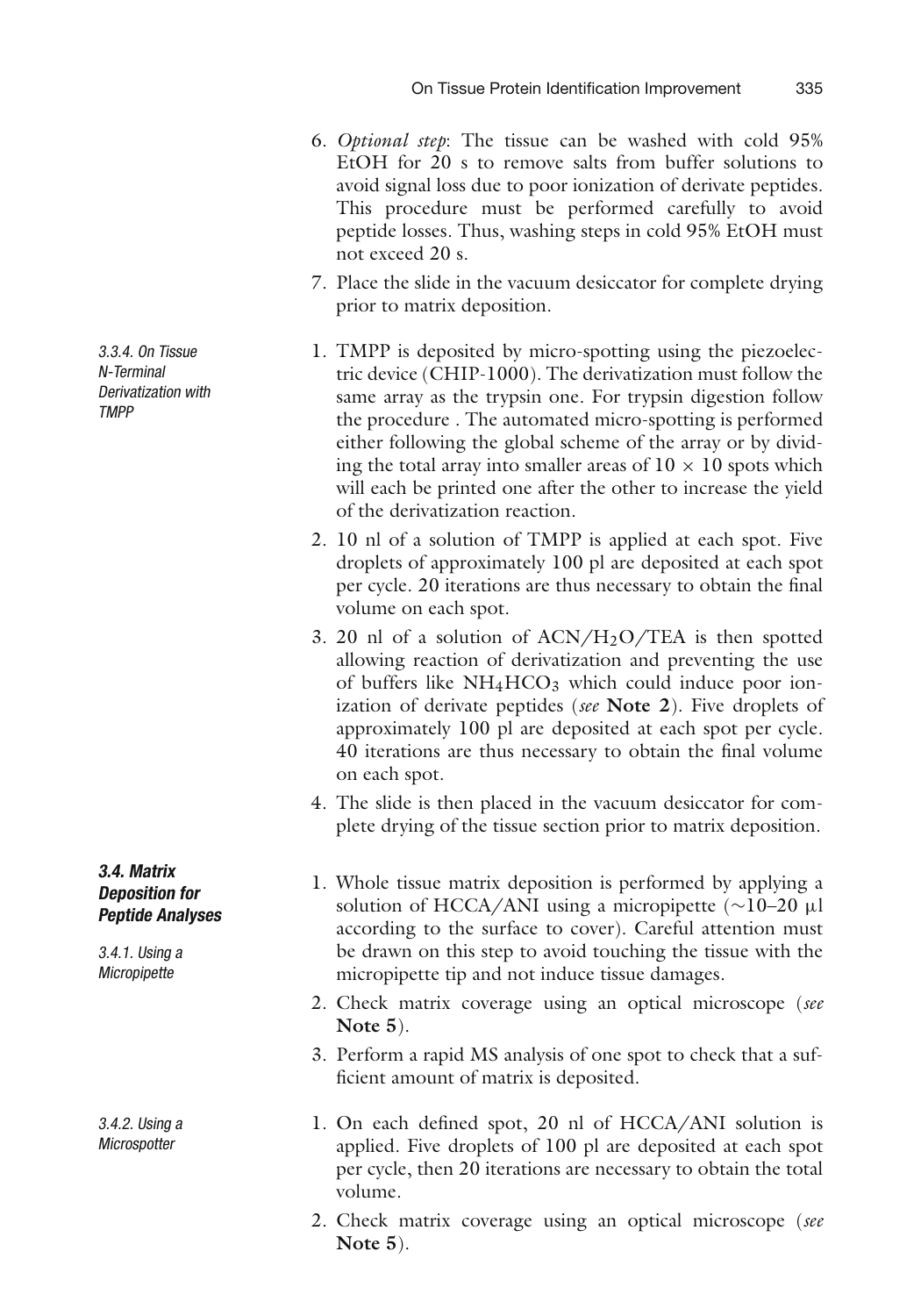#### **3.5. Mass Spectrometry Analysis**

3.5.1. MALDI-MSI **Experiments** 

- 3. A rapid MS analysis at one spot is recommended to check through signal intensity that a sufficient amount of matrix has been deposited. Increasing the number of iterations may improve MSI when signal intensity seems too low but too much matrix may decrease *S*/*N* ratio by increasing the background noise and decreasing ionization.
- 1. 0.5 μl of calibration solution is applied near the tissue section and mixed with 0.5 μl of HCCA/ANI matrix solution.
- 2. The mass spectrometer is calibrated with the calibration spot.
- 3. Using FlexImaging and after defining teach points, an area of interest is selected on the tissue section.
- 4. The distance between each measurement point is set. Distance between measurement points is dependent on the method used for matrix deposition. For piezoelectric deposition, spots are generally spaced by 250 μm center to center. If required, the same array used for matrix deposition can be used for acquisition. Due to the size of the spot it is also possible to accumulate spectra at different positions within one spot.
- 5. In FlexControl, the method for peptide analysis involves using positive reflectron mode and a total of 500 spectra acquired at each position at a laser frequency of 100 Hz.
- 6. Images are saved and reconstructed using FlexImaging 2.1.
- 3.5.2. MS/MS Analysis 1. Ultraflex II TOF–TOF is equipped with LIFT III cell. For each MS/MS spectrum, 5,000 total shots are averaged including 1,000 shots for the parent ion and 4,000 for fragments.
	- 2. Peptides are identified by searching MS/MS spectra against an appropriate database using Biotools software for MAS-COT (Matrix Science) interrogation. For MALDI data, peptide mass tolerance is set at 0.5 Da and MS/MS tolerance at 1 Da. Oxidation of methionine is selected as variable modification.
	- 3. When a peptide is identified as a digest fragment of a protein, the total sequence of this protein is used for in silico digestion and other digest fragments of this protein are searched in the total spectrum. MS/MS fragmentation is performed to confirm the identification of the proteins based on these fragments.
	- 4. Using FlexImaging, digestion peptide distribution within the tissue is generated to check that all fragments of the same protein really provide the same localization.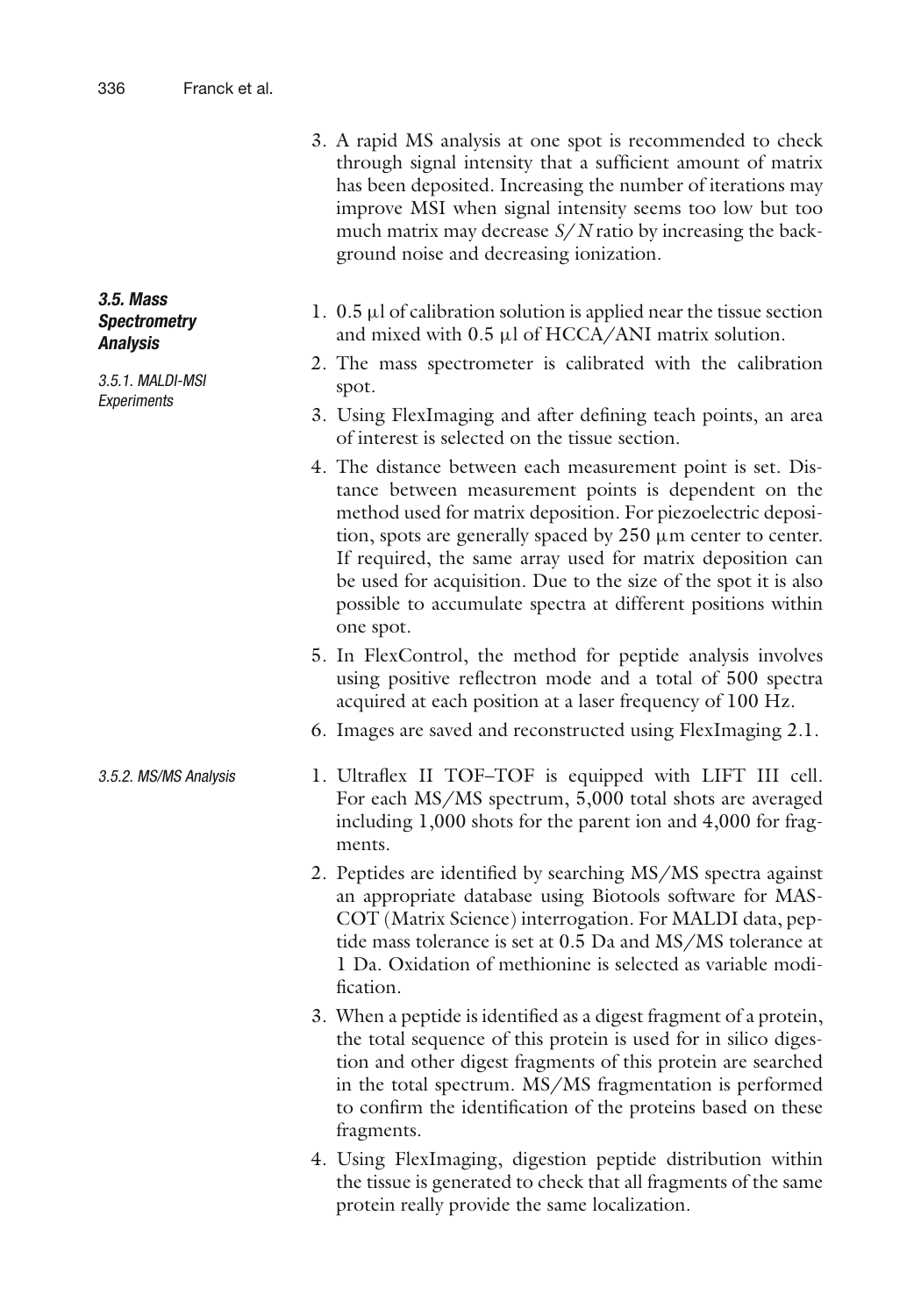### **4. Notes**

- 1. In some cases, the trypsin can be suspended in various solutions. For example, trypsin in water can be used for frozen sections for which the pH at the tissue surface is close to the optimal pH value required for enzyme efficiency. Mix of water: methanol  $(1:1, v/v)$  can also be used with trypsin to achieve better extraction and permit a better access of cleavage sites to the enzyme. Use of water or water/methanol is recommended when using CHIP-1000 device for easier stabilization of droplets ejection.
- 2. For TMPP derivatization, instead of using a solution containing  $ACN/H<sub>2</sub>O/TEA$  (30/69/1), a solution of  $ACN/NH_4HCO_3$  (pH=10) (3:7, v/v) can be used, but poor ionization of derivatized peptides can be observed due to the presence of salts.
- 3. Prior to deposition, 2 μl of matrix solution could be deposited with a micropipette on a classical MALDI sample plate to check the crystallization. Crystallization is expected to be uniform, with long and fine white crystals as shown by Lemaire et al. (*see* Table 2a in ref. [\(19\)](#page-15-11)).
- 4. Other organic solvents could be used to perform this step. More information can be obtained in ref.  $(20, 21)$  $(20, 21)$  $(20, 21)$ . You must be careful not to increase the number of washing steps to avoid delocalization of the peptides.
- 5. To check matrix coverage, you need to ensure that the crystallization is dense, uniform, and composed of small crystals.

#### **References**

- 1. Ambihapathy, K., Yalcin, T., Leung, H. W., Harrison, A. G. (1997) Pathways to immonium ions in the fragmentation of protonated peptides. *J Mass Spectrom*, **32,** 209–215.
- <span id="page-14-0"></span>2. Kaufmann, R., Kirsch, D., Spengler, B. (1994) Sequencing of Peptides in a timeof-flight mass spectrometer – evaluation of postsource decay following matrix-assisted laser-desorption ionization (MALDI). *Int J Mass Spectrom Ion Processes*, **131,** 355–385.
- <span id="page-14-1"></span>3. Yalcin, T., Csizmadia, I. G., Peterson, M. R., Harrison, A. G. (1996) The structure and fragmentation of *B–n* (*n*>=3) ions in peptide spectra. *J Am Soc Mass Spectrom*, **7,** 233–242.
- <span id="page-14-2"></span>4. Biemann, K. (1990) Sequencing of peptides by tandem mass spectrometry and high-

energy collision-induced dissociation. *Methods Enzymol*, **193,** 455–479.

- <span id="page-14-3"></span>5. Roth, K. D., Huang, Z. H., Sadagopan, N., Watson, J. T. (1998) Charge derivatization of peptides for analysis by mass spectrometry. *Mass Spectrom Rev*, **17,** 255–274.
- <span id="page-14-4"></span>6. Keough, T., Youngquist, R. S., Lacey, M. P. (1999) A method for high-sensitivity peptide sequencing using postsource decay matrixassisted laser desorption ionization mass spectrometry. *Proc Natl Acad Sci U S A*, **96,** 7131–7136.
- <span id="page-14-5"></span>7. Keough, T., Lacey, M. P., Youngquist, R. S. (2000) Derivatization procedures to facilitate de novo sequencing of lysine-terminated tryptic peptides using postsource decay matrix-assisted laser desorption/ionization